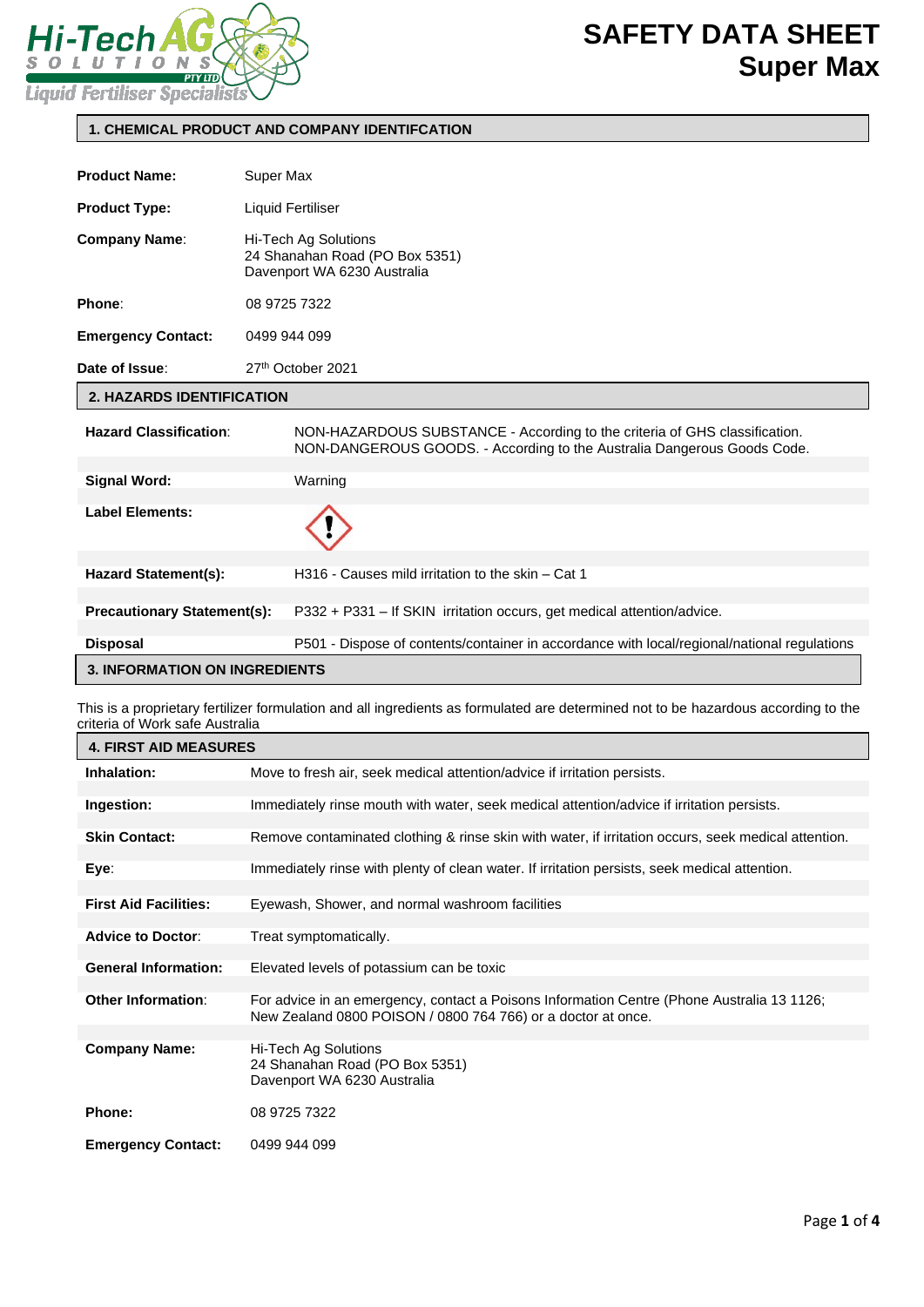

# **SAFETY DATA SHEET Super Max**

| <b>5. FIRE FIGHTING MEASURES</b>                                         |                                                                                                                                                                                                                                                                                                                                                                                                                  |                                                                                                                                                                                                                                                                                                            |  |  |  |
|--------------------------------------------------------------------------|------------------------------------------------------------------------------------------------------------------------------------------------------------------------------------------------------------------------------------------------------------------------------------------------------------------------------------------------------------------------------------------------------------------|------------------------------------------------------------------------------------------------------------------------------------------------------------------------------------------------------------------------------------------------------------------------------------------------------------|--|--|--|
| Flammability:                                                            |                                                                                                                                                                                                                                                                                                                                                                                                                  | Non-combustible material and non- flammable. Toxic gases may evolve when<br>heated to decomposition. Fire fighters recommended to wear SCBA                                                                                                                                                                |  |  |  |
| <b>Extinguishing Media:</b>                                              |                                                                                                                                                                                                                                                                                                                                                                                                                  | Use extinguishing media suitable for fire situations.                                                                                                                                                                                                                                                      |  |  |  |
| <b>Precautions in connection with Fire:</b>                              |                                                                                                                                                                                                                                                                                                                                                                                                                  | Clear area of all non-emergency personnel. Eliminate ignition sources. Contain<br>run-off to prevent entry in water or drainage systems.                                                                                                                                                                   |  |  |  |
| <b>Hazchem Code:</b>                                                     |                                                                                                                                                                                                                                                                                                                                                                                                                  | None Allocated                                                                                                                                                                                                                                                                                             |  |  |  |
| <b>6. ACCIDENTAL RELEASE MEASURES</b>                                    |                                                                                                                                                                                                                                                                                                                                                                                                                  |                                                                                                                                                                                                                                                                                                            |  |  |  |
| <b>Emergency Procedures:</b><br>Minor Spill:                             |                                                                                                                                                                                                                                                                                                                                                                                                                  | Clean up all small spills immediately. Avoid breathing vapours and contact with skin and<br>eyes. Control personal contact by using protective equipment. Contain and absorb spill with<br>sand, earth, vermiculite, or suitable inert material.                                                           |  |  |  |
| Major Spill:                                                             | Clear area of Personnel. Alert fire brigade of spill. Wear body protective clothing and<br>breathing apparatus. Prevent spillage from entering drainage and waterways. Contain spill<br>with sand, earth, vermiculite. Collect and recover product into container, for disposal. Wash<br>area with water (prevent from run-off into drains). If drains or waterways contaminated,<br>contact emergency services. |                                                                                                                                                                                                                                                                                                            |  |  |  |
| 7. HANDLING AND STORAGE                                                  |                                                                                                                                                                                                                                                                                                                                                                                                                  |                                                                                                                                                                                                                                                                                                            |  |  |  |
| <b>Precautions for Safe Handling:</b>                                    |                                                                                                                                                                                                                                                                                                                                                                                                                  | Avoid contact with skin and eyes. Do not inhale spray mist. Wear personal protective<br>equipment when handling product. Maintain high standards of personal hygiene                                                                                                                                       |  |  |  |
| <b>Conditions for Safe Storage:</b>                                      |                                                                                                                                                                                                                                                                                                                                                                                                                  | Store in a cool, dry, well-ventilated area, out of direct sunlight and reach of children.<br>Store in original, labelled containers. Keep containers closed when not in use. Ensure<br>that storage conditions comply with applicable local and national regulations. This<br>product may release ammonia. |  |  |  |
| <b>8. EXPOSURE CONTROLS / PERSONAL PROTECTION</b>                        |                                                                                                                                                                                                                                                                                                                                                                                                                  |                                                                                                                                                                                                                                                                                                            |  |  |  |
| <b>National Exposure Standards:</b>                                      |                                                                                                                                                                                                                                                                                                                                                                                                                  | No exposure value assigned for this specific material                                                                                                                                                                                                                                                      |  |  |  |
| <b>Biological Limit Values:</b>                                          |                                                                                                                                                                                                                                                                                                                                                                                                                  | No biological limits allocated.                                                                                                                                                                                                                                                                            |  |  |  |
| <b>Engineering Controls:</b>                                             |                                                                                                                                                                                                                                                                                                                                                                                                                  | Ensure sufficient ventilation, to minimise exposure.                                                                                                                                                                                                                                                       |  |  |  |
| <b>PPE</b><br><b>Eye Protection:</b><br><b>Hand Protection:</b><br>Body: |                                                                                                                                                                                                                                                                                                                                                                                                                  | Wear safety goggles<br>Wear PVC or rubber gloves<br>Wear overalls/coveralls                                                                                                                                                                                                                                |  |  |  |
| <b>General hygiene considerations</b>                                    |                                                                                                                                                                                                                                                                                                                                                                                                                  | Handle in accordance with good industrial hygiene and safety practice.                                                                                                                                                                                                                                     |  |  |  |

# **9. PHYSICAL AND CHEMICAL PROPERTIES.**

| Appearance              | Dark Brown Liquid |
|-------------------------|-------------------|
|                         |                   |
| <b>Boiling Point</b>    | N/A               |
|                         |                   |
| Solubility in Water     | 100%              |
|                         |                   |
| <b>Specific Gravity</b> | $1.28 - 1.41$     |
|                         |                   |
| pH Value                | $6.8 - 7.60$      |
|                         |                   |
| Conductivity            | 80-100 mS/cm      |
|                         |                   |
| <b>Flash Point</b>      | N/A               |
|                         |                   |
| Flammability            | Not flammable     |

Note: Physical data typical values but may vary from sample to sample. A typical value should not be construed as a guaranteed analysis or as a specification.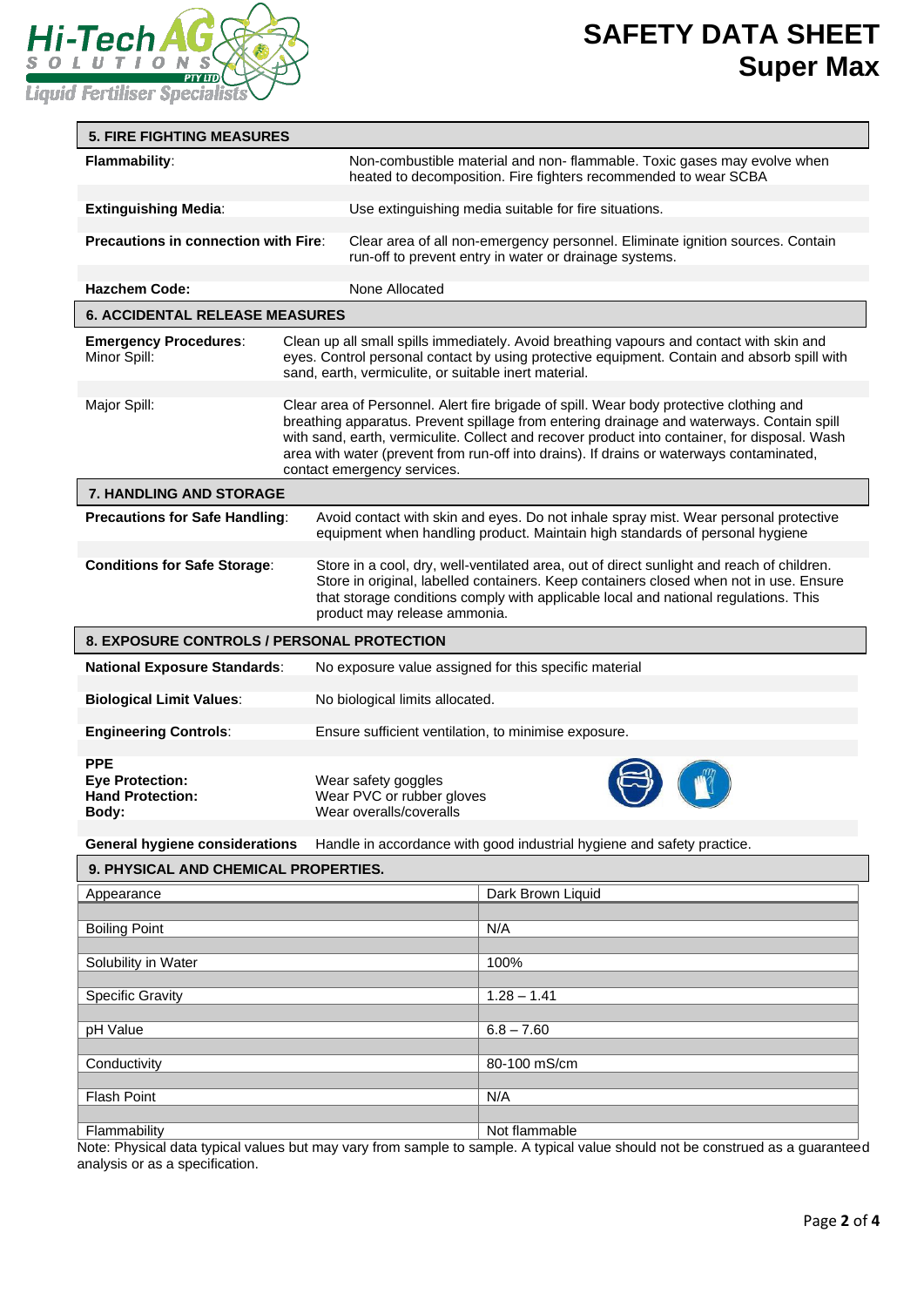

### **SAFETY DATA SHEET Super Max**

| <b>10. STABILITY AND REACTIVITY</b>         |                     |                                                                                                                                                          |  |  |
|---------------------------------------------|---------------------|----------------------------------------------------------------------------------------------------------------------------------------------------------|--|--|
| Stability:                                  |                     | Stable under normal conditions of storage and handling                                                                                                   |  |  |
| Hazardous Reactions and materials to avoid: |                     | Hazardous polymerization will not occur. Avoid heat, flames & acids.                                                                                     |  |  |
| <b>Hazardous decomposition of Products:</b> |                     | Toxic gases may evolve, (NO <sub>2</sub> ; NH <sub>3</sub> ; hydrocarbons, when heated to<br>decomposition.                                              |  |  |
| <b>11. TOXICOLOGICAL INFORMATION</b>        |                     |                                                                                                                                                          |  |  |
| <b>Acute Toxicity:</b>                      | Data not available. |                                                                                                                                                          |  |  |
| Skin:                                       |                     | May cause mild irritation.                                                                                                                               |  |  |
| Eye:                                        |                     | May cause mild irritation.                                                                                                                               |  |  |
| Ingestion:                                  |                     | Ingestion will cause irritation to the mouth                                                                                                             |  |  |
| <b>Respiratory irritation:</b>              | Data not available  |                                                                                                                                                          |  |  |
| <b>Mutagenicity:</b>                        | Data not available  |                                                                                                                                                          |  |  |
| Carcinogenicity                             | Data not available  |                                                                                                                                                          |  |  |
| <b>Reproductive Toxicity:</b>               | Data not available  |                                                                                                                                                          |  |  |
| STOT - single exposure                      | Data not available  |                                                                                                                                                          |  |  |
| <b>STOT-</b> repeated exposure:             | Data not available  |                                                                                                                                                          |  |  |
| <b>12. ECOLOGICAL INFORMATION</b>           |                     |                                                                                                                                                          |  |  |
| <b>Toxicity:</b>                            |                     | Avoid contaminating waterways. Nitrogen fertilizers can stimulate weed and algal<br>growth in static surface waters                                      |  |  |
| Persistence & degradability:                | Data not available  |                                                                                                                                                          |  |  |
| <b>Environmental protection:</b>            | Data not available  |                                                                                                                                                          |  |  |
| <b>Mobility:</b>                            | Data not available  |                                                                                                                                                          |  |  |
| <b>13. DISPOSAL CONSIDERATIONS</b>          |                     |                                                                                                                                                          |  |  |
| <b>Disposal Method:</b>                     |                     | Product should be used for its intended purpose. Dispose in accordance with local<br>and national regulations. Do not discard into drains and waterways. |  |  |
| <b>Container:</b>                           |                     | Rinse containers before disposal, in accordance with local and national regulations.<br>Recycle, if possible, do not burn containers and product.        |  |  |
| <b>14. TRANSPORTATION INFORMATION</b>       |                     |                                                                                                                                                          |  |  |
|                                             |                     | The product is a not considered a dangerous good and not subject to the provisions of ADR (road), RID (Railway), IMDG (sea) or                           |  |  |

IATA (airplane).

Ļ

#### **15. REGULATORY INFORMATION**

**Poisons Schedule:** Not a scheduled poison (standard for the uniform scheduling of drugs and poisons NO. 22)

### **16. OTHER INFORMATION**

While the information is herein correct to the best of our knowledge, Hi-Tech Ag Solution herein disclaims any warranties as to the accuracy of the same. Recommendations are made without guarantee or representation as to result, as the condition that the buyer shall make his own test to determine it's suitable for buyer's purposes. No statement contained herein shall be constructed as a recommendation to infringe any patent. This SDS was prepared by Hi-Tech Ag Solutions PTY LTD **Key/Legend**

| Less Than                                   | atm             | Atmosphere                                   |
|---------------------------------------------|-----------------|----------------------------------------------|
|                                             |                 |                                              |
| Greater Than                                | CAS             | Chemical Abstracts Service (Registry Number) |
|                                             |                 |                                              |
| Australian Inventory of Chemical Substances | cm <sup>2</sup> | <b>Square Centimetres</b>                    |
|                                             |                 |                                              |